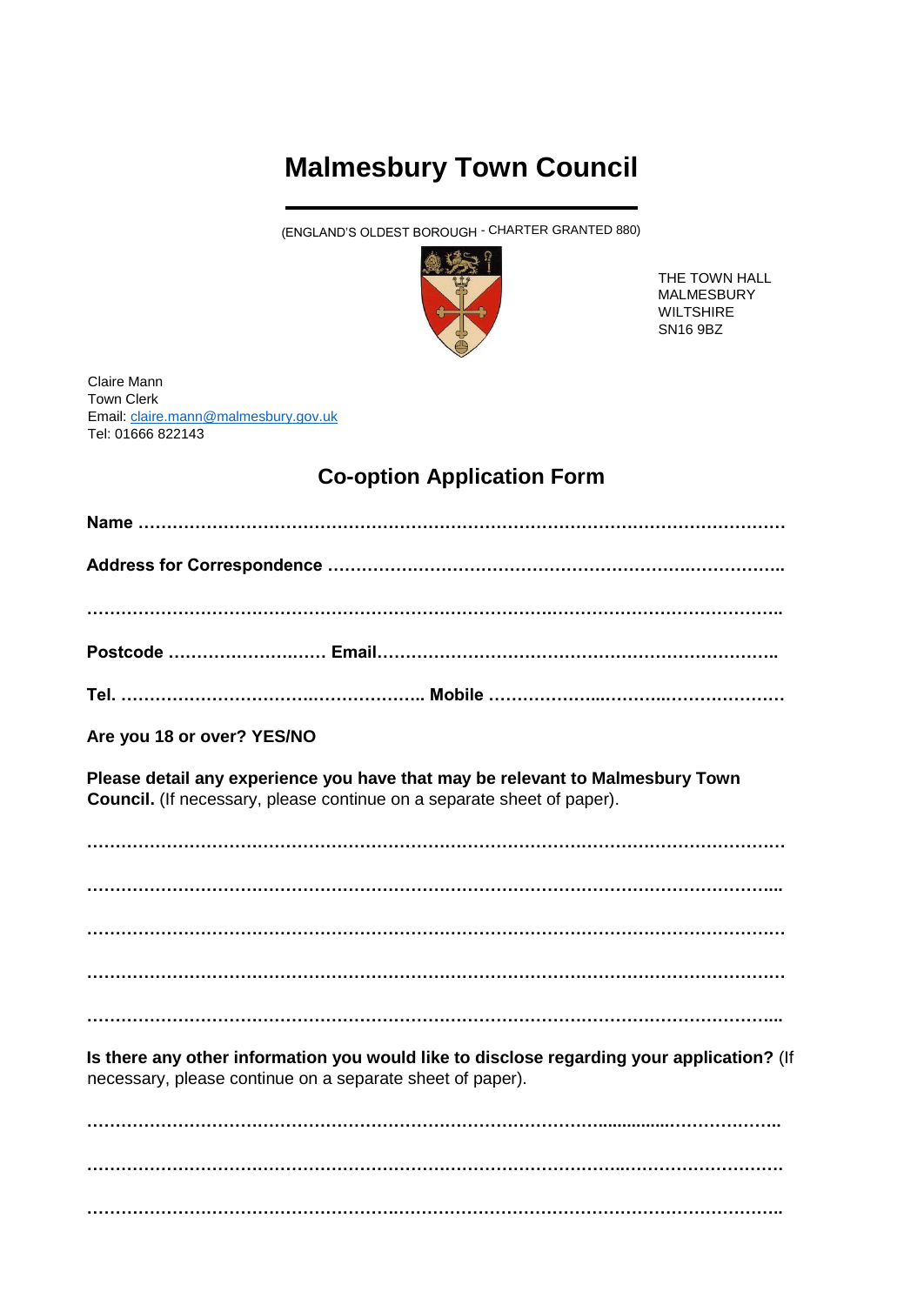Please return your completed form, together with the Co-option Eligibility Form to:<br>Claire Mann, Town Clerk, Malmesbury Town Council, Town Hall, Cross Hayes, Malmesbury<br>SN16 9BZ by no later than 9am on the 10<sup>th</sup> January 2